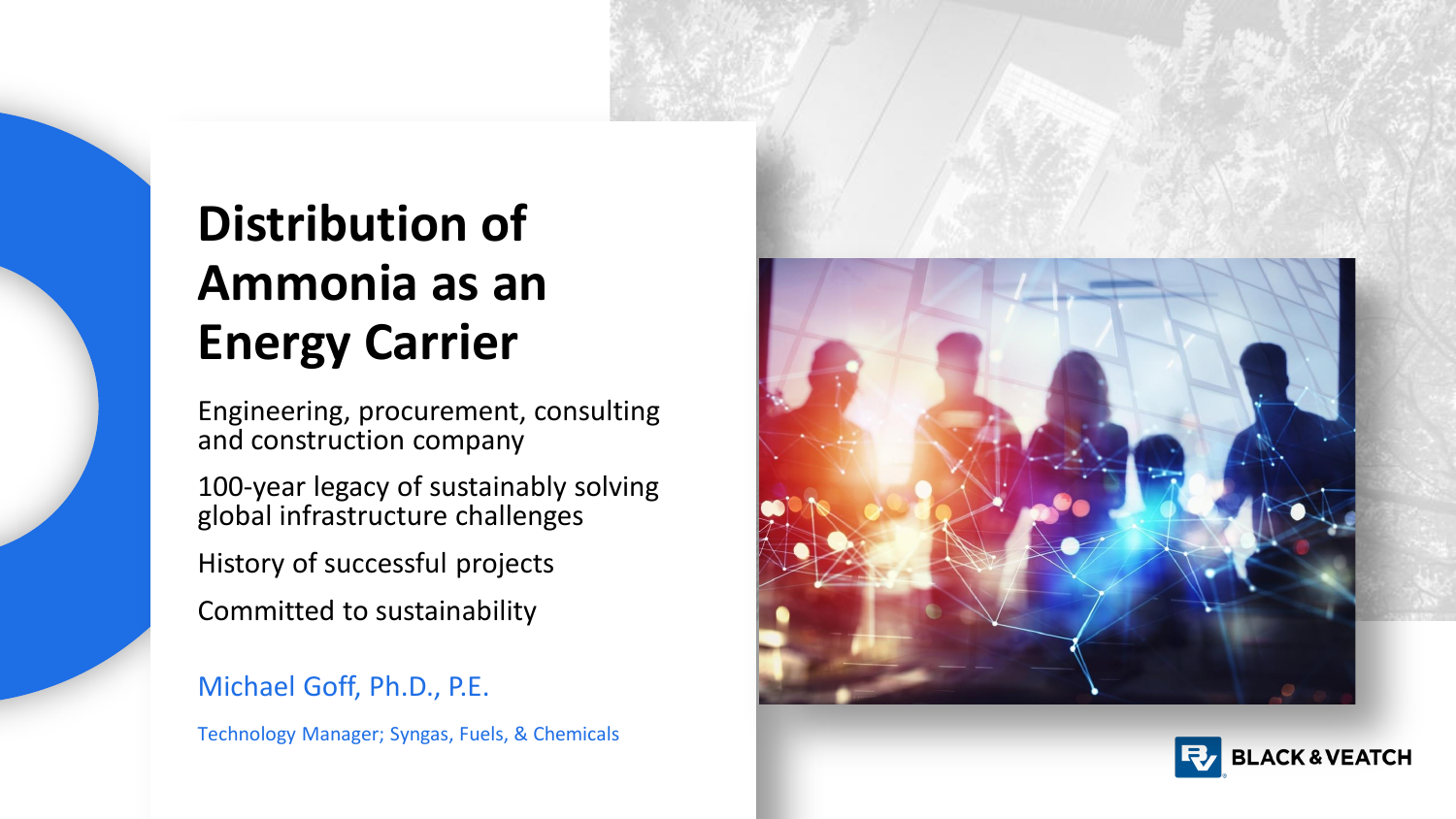

### **Existing Ammonia Infrastructure**

- Annual ammonia production over 180 million tons
- Global maritime trade of 18 million ton/yr
- Over 120 ports
- 170 ships
- Significant pipelines in USA, Russia, and Ukraine

*Black & Veatch*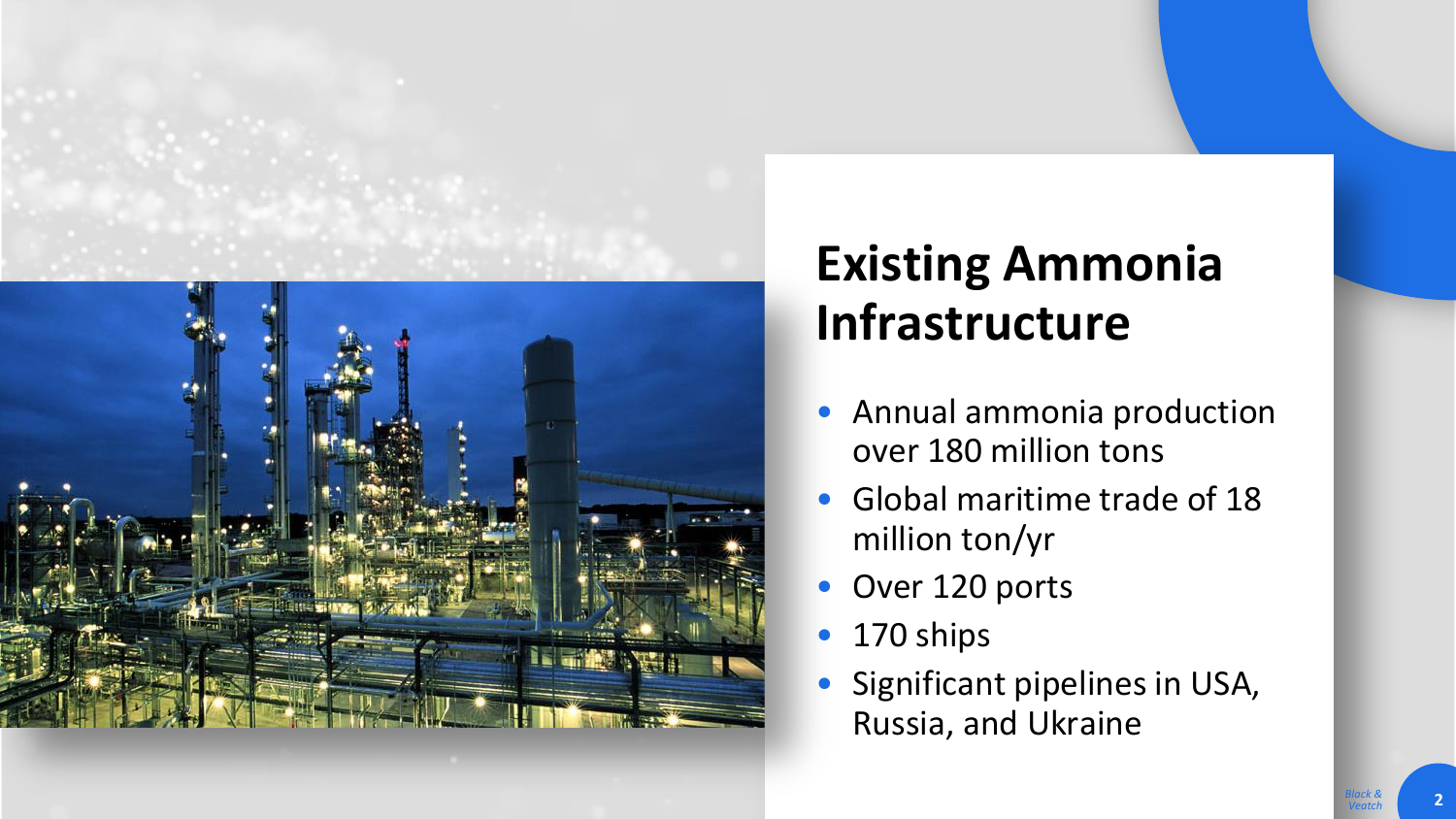#### **Ammonia Infrastructure (transportation, storage, export)**



*Black &*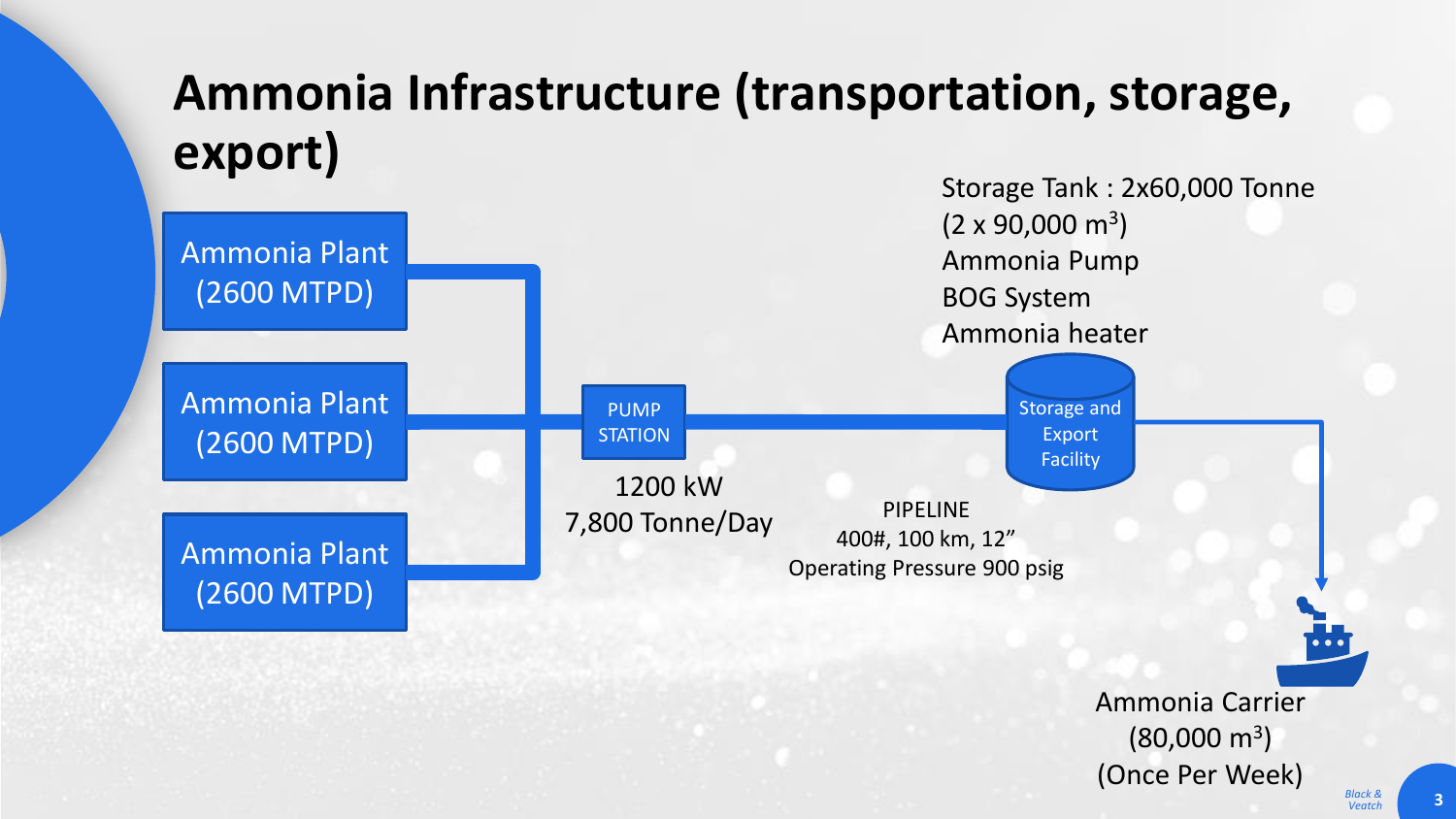#### **Infrastructure Basics for "Hypothetical" Infrastructure**

| <b>Item</b>                    | <b>Specification</b>                          | <b>Remark</b>                                                                                             |
|--------------------------------|-----------------------------------------------|-----------------------------------------------------------------------------------------------------------|
| <b>Shipment Capacity</b>       | 50,000 Tonne (80,000<br>m <sup>3</sup>        | Once per week                                                                                             |
| <b>Export facility</b>         | 2 x 60,000 Tonne<br>(Ammonia Storage<br>Tank) |                                                                                                           |
| Pipeline                       | 12", 5LX, Gr X46, 400#<br>Underground         | Construction cost depends on the<br>pipeline profile, number of road/river<br>crossing, urban, rural, etc |
| Ammonia Pump<br><b>Station</b> | kW                                            | 7,800 Tonne/Day, 1200 Every 100 km in flat area                                                           |
| Equivalent power<br>generated  | 1200 MW                                       | Power generation plant efficiency :<br>60%                                                                |

*Veatch* **4**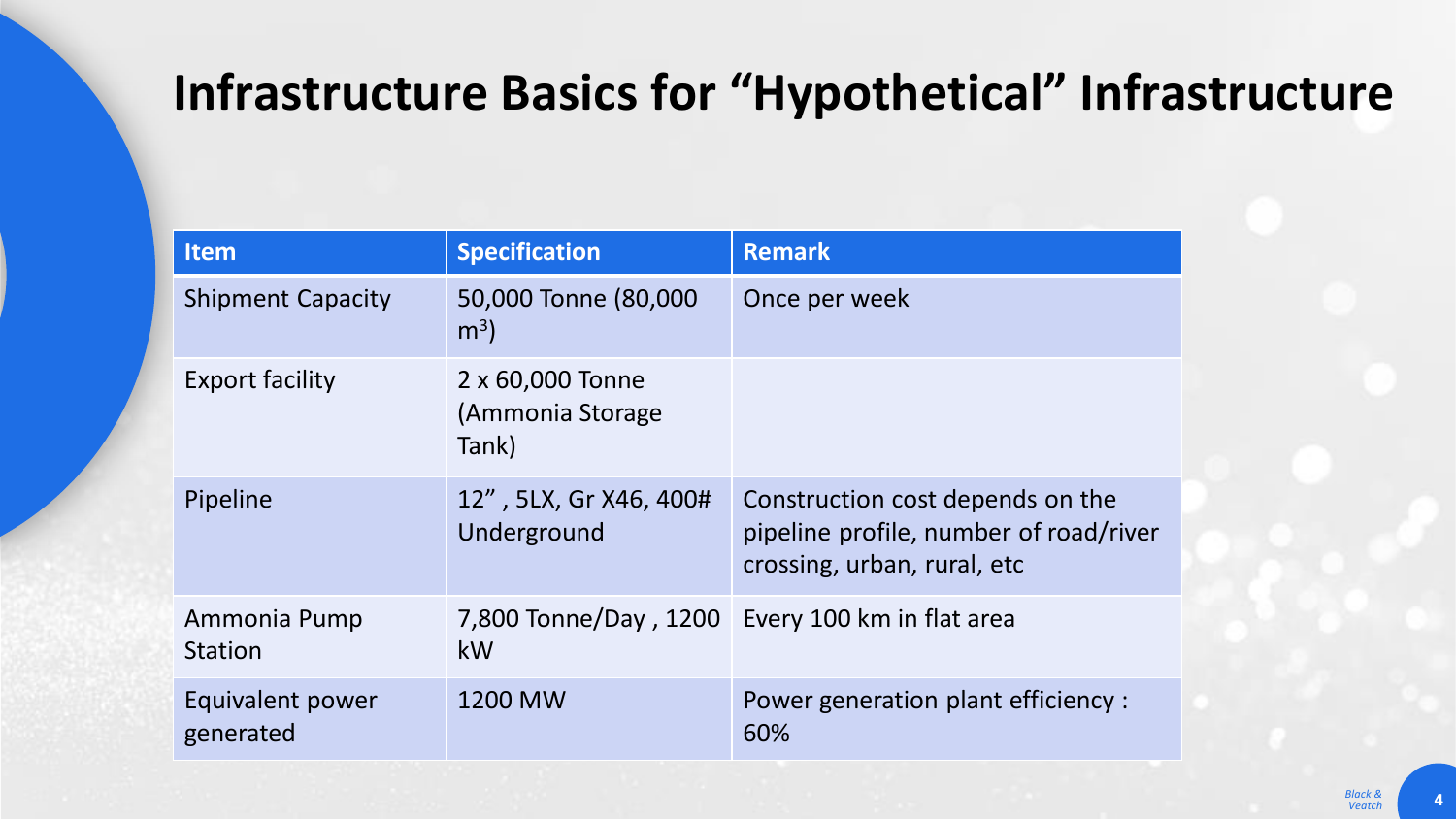#### **Transmission Energy Sources Comparison**

| <b>Product</b>        | <b>Boiling Point</b><br>$^{\circ}$ F<br>$(^{\circ}C)$                                                                 | <b>Density</b><br>(at 900 psig,<br>$60^{\circ}F$<br>lb/ft <sup>3</sup><br>(kg/m <sup>3</sup> ) | <b>Energy Density</b><br>(at 900 psig,<br>$60^{\circ}$ F)<br>BTU/ft <sup>3</sup><br>(kJ/m <sup>3</sup> ) | <b>Specific Energy</b><br><b>BTU/lb</b><br>(kJ/Kg) | <b>Mass Flow</b><br>Rate <sup>(1)</sup><br>lb/hr<br>(kg/hr) | <b>Pipeline</b><br>size<br>(in) | <b>Power</b><br><b>Required</b><br>HP <sup>(2)</sup><br>(kW) | <b>Relative</b><br><b>Cost</b> |
|-----------------------|-----------------------------------------------------------------------------------------------------------------------|------------------------------------------------------------------------------------------------|----------------------------------------------------------------------------------------------------------|----------------------------------------------------|-------------------------------------------------------------|---------------------------------|--------------------------------------------------------------|--------------------------------|
| <b>Natural</b><br>Gas | $-260^{\circ}$ F @ 0 psig<br>$(-160^{\circ}C \ @ 0 \text{ barg})$                                                     | 3.39<br>(54.3)                                                                                 | 75,600<br>(2,814,000)                                                                                    | 22,300<br>(51, 820)                                | 310,400<br>(140, 800)                                       | 16                              | 4,820<br>(3,600)                                             | <b>Base</b>                    |
| Ammonia               | 84°F @ 150 psig<br>213°F @ 900 psig<br>$(29^{\circ}C \ @ \ 10 \ \text{barg})$<br>$(101^{\circ}C \ @ 62 \text{ barg})$ | 38.5<br>(616)                                                                                  | 372,700<br>(13,860,000)                                                                                  | 9,680<br>(22,500)                                  | 716,500<br>(325,000)                                        | 12                              | 1,610<br>(1,200)                                             | 0.5                            |
| Hydrogen              | $-423$ °F @ 0 psig<br>$(-253^{\circ}C \ @ 0 \text{ barg})$                                                            | 0.32<br>(5.16)                                                                                 | 19,360<br>(721, 110)                                                                                     | 60,130<br>(139, 750)                               | 113,650<br>(51, 550)                                        | 18                              | 17,850<br>(13, 320)                                          | 2.2                            |

1. Equivalent to 1200 MW power generation fuel supply at 60% efficiency<br>2. Based on 100 km pipeline

2. Based on 100 km pipeline

3. All heating values are higher heating values

*Black & Veatch* **5**